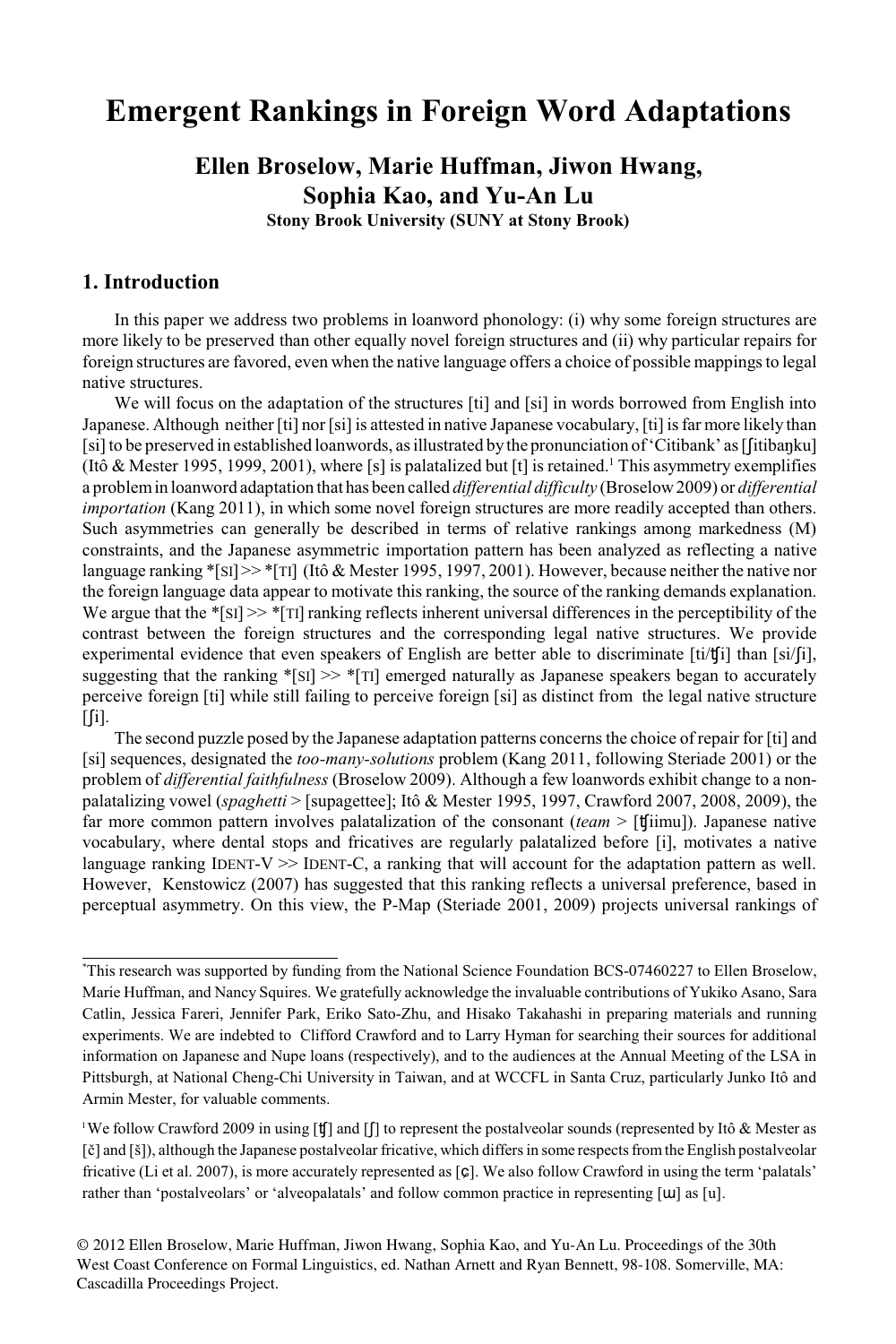faithfulness constraints designed to maximize the perceptual similarity between inputs and outputs. Thus, [ti]/[si] are, by hypothesis, perceptually closer to [t[j]/[i] than to [te]/[se]. We will argue against this claim, presenting experimental evidence that is not consistent with the proposed perceptual asymmetry as well as cross-linguistic data demonstrating that the preference for consonant palatalization over change in vowel height is not universal. We conclude that while the acceptance of [ti] vs. [si] is rooted in universal perceptual asymmetries, the choice of repair strategy is a reflection of the Japanese native grammar rather than a reflection of universal perceptual similarity relationships.

### **2. M >> M: Differential difficulty**

*2.1. [ti] vs [si]*

In native Japanese vocabulary, [t,d] and [s,z] have palatalized variants which appear only before the high front vowel [i]. The alternations are illustrated in the verbal forms in (1):

(1) Japanese verbal forms

|        | negative   | volitional                        |
|--------|------------|-----------------------------------|
| 'win'  | [kat-anai] | $[kat]$ -itai]                    |
| 'lend' | [kas-anai] | $\lceil ka \rceil$ -itai $\rceil$ |

Loanwords such as [t[iimu] 'team' and [[iifuudo] 'seafood' demonstrate that palatalization of stops and fricatives is found in foreign-origin as well as native vocabulary. However as Crawford (2008, 2009) establishes, while [t] was routinely palatalized before [i] in loanwords that entered the language before about 1890, [ti] tends to be preserved in words borrowed after about 1930. While a convention for representing [ti] in *katakana* (using the characters for *te-i*) is "attested from at least the mid-19th century" (Crawford 2009: 38), "some non-native patterns, such as unpalatalized /s/ before /i/...have not even acquired a conventional representation in *katakana* until recently" (Crawford 2009: 40-41). Furthermore, pronunciation of [si] often poses a problem for Japanese speaking learners of English.

Itô & Mester (1995, 1997, 2001) identify different lexical strata each associated with particular restrictions on phonological structure, and point out that in words of the same stratum, preservation of [ti] may coexist with palatalization of [s] before [i] (as illustrated by [[itibank] 'Citibank'), but palatalization of [t] before [i] implies that [s] must palatalize in the same context. They account for these and other differences across strata by proposing that each stratum is associated with a cophonology that imposes its own ranking of constraints. The variation among these cophonologies is restricted, in that rankings of markedness constraints remain constant across all strata; only the rankings of faithfulness constraints may vary, with faithfulness constraints that are low in core strata ranked higher in more peripheral strata. In the core (Yamato and Sino-Japanese) strata, the markedness constraints \*[SI] and \*[TI] dominate the relevant faithfulness constraints, as they do in the stratum associated with fully assimilated foreign words, while faithfulness outranks these markedness constraints for unassimilated loanwords. The intermediate stratum, in which [ti] but not [si] appears, has the faithfulness constraints ranked between the two markedness constraints:

| (2) Lexical strata        |                                                                       |
|---------------------------|-----------------------------------------------------------------------|
| a. fully assimilated:     | $ S_I  \gg  T_I  \gg F$ AITHFULNESS ( <i>city</i> > [[it <b>f</b> i]) |
| b. partially assimilated: | $ \cdot $ >> FAITHFULNESS >> $ \cdot $ ( <i>city</i> > [[iti])        |
| c. unassimilated:         | FAITHFULNESS >> *[SI] >> *[TI] $(city > [siti])$                      |

The source of the ranking  $\sqrt[*]{s}$ [SI]  $>> \sqrt[*]{r}$  is not obvious, since both [si] and [ti] are unattested in native vocabulary, and both are present in foreign vocabulary; thus, the only evidence for this ranking is the loanword data, which would not have been available to adapters at the initial stages of language contact. Itô & Mester (1999) propose that the M>>M ranking is not necessary in the native grammar, but instead emerged over time as speakers were exposed to the faithful mapping  $\langle ti \rangle > [ti]$ , triggering demotion of  $\{TI\}$ below the relevant faithfulness constraint(s). However, the question of why the faithful mapping  $/ti$  > [ti] should have been more prevalent than the the faithful mapping /si/ > [si] still demands an answer. Note that this problem remains even if one assumes loan-specific faithfulness constraints which may rank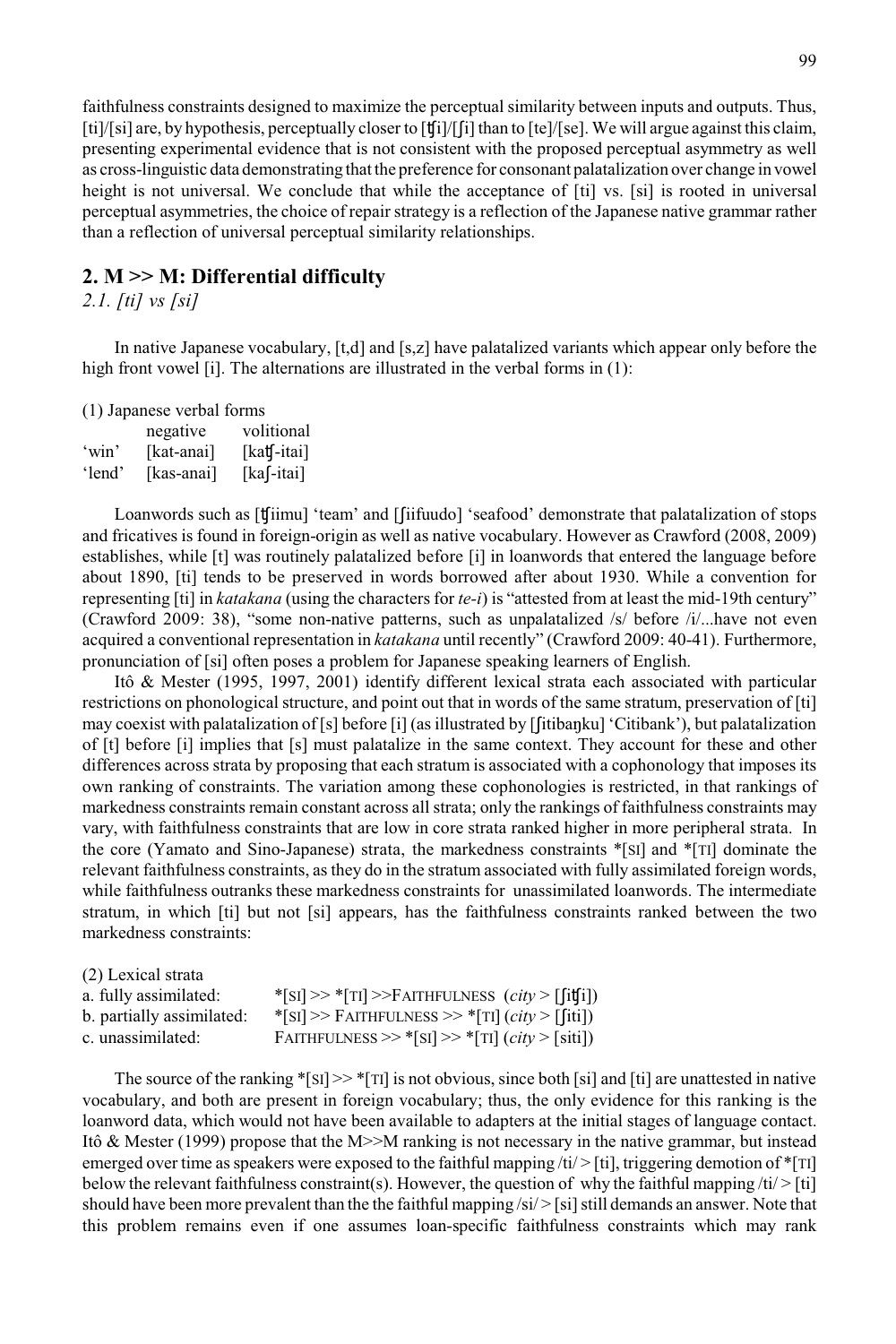independently of general faithfulness constraints (as in Crawford 2009), since the ranking of the loanspecific constraints would still need to be explained.

The \*[SI] >> \*[TI] ranking could plausibly have emerged if Japanese speakers had more frequent exposure to [ti] than [si]. However, an initial investigation points in the opposite direction; in a count of borrowed words in Arakawa's (1977) loanword dictionary, Crawford (personal communication) found 124 loanwords corresponding to English words beginning with [si] but only 23 corresponding to English words beginning in [ti]. Crawford reports more English [di]-initial borrowed words (40) than [zi]-initial borrowed words (6), but even considering voiced and voiceless forms together, the frequency of the total stop-initial words (63) is considerably smaller than the frequency of fricative-initial words (130). Thus, we cannot find evidence that at the point of initial contact with English, Japanese speakers were exposed to significantly more words containing [ti] than [si]. Nor can it be assumed that the  $\frac{8}{5}$ [SI] >>  $\frac{8}{11}$  ranking represents a universal default which speakers assume *a priori.* There is no clear evidence for a cross-linguistic implicational markedness relationship between palatal coronal stops and fricatives; Bateman's (2001) survey identifies the class of stops and fricatives as most likely to undergo palatalization, but does not subdivide this class. Furthermore, at least one language, Lauan Fijian, has been reported to require the opposite ranking, palatalizing [t] but not [s] before [i] (Kenstowicz 2007). Thus, if this ranking is neither motivated by the data to which Japanese speakers were exposed nor universal, the ranking poses a learnability problem.

An intriguing articulatory-based explanation for the relatively early acceptance of [ti] by Japanese speakers is offered by Shaw (2007) and Shaw and Balusu (2010), who argue that [ti] already existed in the Japanese repertoire as an articulatory variant of [t[i]. They present evidence that the duration of the fricative portion of [±] is shorter in weaker prosodic positions, such as unaccented syllables, where they find variants closer to [ti]. However, since the focus of these studies is only on [ti], no comparative data is presented that would establish a lack of overlap between English [s] and Japanese  $\iint$ . Furthermore, the assumption underlying this explanation for the ready acceptance of [ti]--that learning a new contrast is facilitated when a single native language category encompasses phonetic variants corresponding to the discrete foreign language categories–-is hard to reconcile with the body of evidence that in perception, at least, the mapping of the variants of a single native language category (e.g., the Japanese liquid) onto separate foreign language categories (e.g., English  $/r/-/l$ ) is one of the most difficult tasks for the language learner (e.g., Flege 1987, Escudero 2005).

We propose that the ranking  $\text{*}[SI] \gg \text{*}[TI]$  emerged not from frequency asymmetries, universal preferences, or articulatory familiarity, but rather from a language-independent asymmetry in the perceptual salience of the contrasts [ti-±i] and [si-i]. In order for Japanese speakers to have realized that either of the markedness constraints was violated in foreign words, they first needed to accurately perceive the violating structure as distinct from a legal native language structure–that is, to realize that English [ti] and [si] were distinct from Japanese [t[i] and [[i]. That Japanese speakers should recognize the distinction [ti] -[ti] more easily than [si] -[i] is plausible, given that [t] and [t] differ in the presence of frication as well as in place, while [s] and  $\left[\int\right]$  differ only in place.<sup>2</sup> Thus, it seems reasonable that upon exposure to English, Japanese speakers might have recognized English [ti] as distinct from Japanese [t[i] well before distinguishing English [si] from Japanese  $\lceil \lceil i \rceil$ .

#### *2.2. Experiment One: Perceptibility of [ti-±i] and [si-i] contrasts*

In this section we present experimental evidence supporting the hypothesis that the [ti- $\mathbf{t}[i]$ ] contrast is inherently more perceptible than the [si-[i] contrast, not only for Japanese speakers, but also for speakers of English. The evidence comes from an experiment that was originally designed to investigate whether Japanese speakers' ability to distinguish these two contrasts would be affected by cues to stratal affiliation. This experiment built on work by Moreton and Amano (1999) demonstrating that Japanese speakers' perceptual category boundaries may shift when a sound is placed in a context that identifies a nonce word as of either native or foreign origin. Moreton and Amano created nonce forms of the shape *CoCV*, where

<sup>&</sup>lt;sup>2</sup> Furthermore, the major acoustic characteristic distinguishing English [s] and [f], centroid frequency, does not play an obvious role in Japanese, where the allophones [s] and  $\left[\right]$  ([ $\left[\right]$ ) differ mainly in the frequency of F2 onset (Li et al. 2007).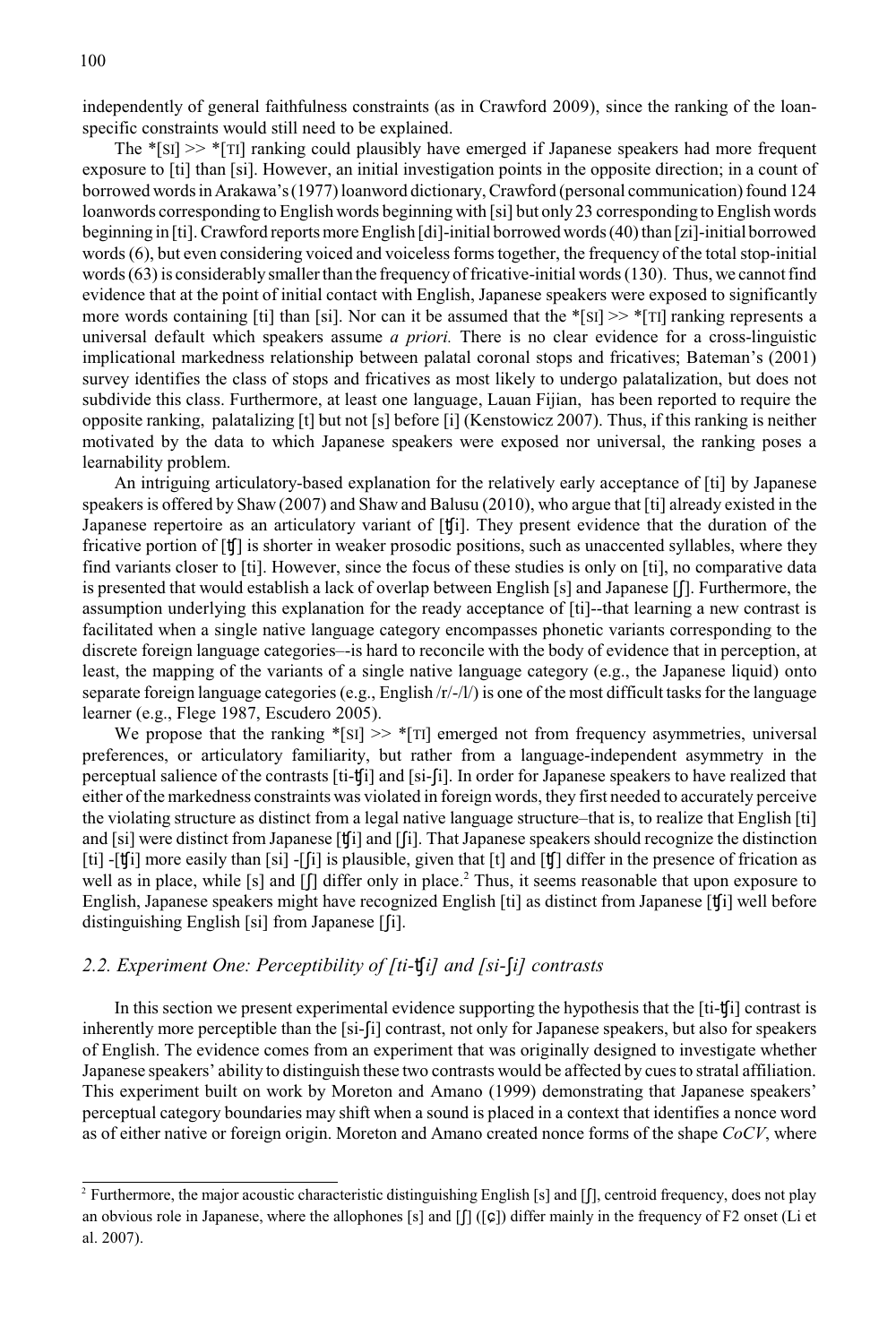*V* was ambiguous between a long and short low vowel, and asked listeners to identify the nonce form as either *CoCa* or *CoCaa*. Each stimulus contained consonants which were restricted to either Sino-Japanese or foreign-origin words, thereby signaling that the word belonged to a specific stratum. Since a vowel length contrast in word-final low vowels is possible only in foreign-origin vocabulary, it was expected that the cues to stratal affiliation would affect the identification of the vowel as short or long. The results revealed that indeed, the same vowel stimuli that were identified as long in foreign-cue contexts were often identified as short in native-cue contexts, consistent with the illegality of final long [aa] in native vocabulary.

Our experiment was designed to determine whether the discrimination of the [ti-t[i] contrast is similarly affected by contextual cues to stratal affiliation. The faithful preservation of [ti] in many borrowed forms has introduced the possibility of a [ti-±i] contrast, but only in foreign-origin vocabulary. If listeners tailor their perceptual strategies to different strata, attending only to the differences that are linguistically significant in that stratum, then Japanese speakers' accuracy in distinguishing these structures should vary according to contextual cues signaling stratum membership. At the same time, since [si-[i] is not an established contrast in either native or foreign origin vocabulary, discrimination of the fricative contrast should not be affected by contextual cues.

19 Japanese native speakers (8 male, 11 female) participated in the study, 13 in Japan and 8 in the US. All had no or very limited English proficiency. As controls, 22 monolingual speakers of English were recruited at Stony Brook University. None of the participants reported any hearing difficulties.

The stimuli consisted of trisyllabic nonce forms with LHH pitch accent, produced by a Japanese-English female bilingual. The first syllable contained cues to stratum ( $[hja]=Native, [\phi a]$  (corresponding to English [fa])=Foreign; Moreton, Amano, and Kondo 1988). The second syllable contained the target structures ( $\left[\frac{ti}{ti}, \frac{s}{i}\right]$ ), while the third syllable was stratum-neutral ( $\left[\frac{ro}{or}\right]$ ) or  $\left[\frac{re}{r}\right]$ ). Intensity was scaled to 67dB, the average intensity of all the stimuli (2 strata x 2 manners (stop/fricative) x 2 places  $(dental/palatal) = 8$ ). An ABX paradigm was used (8 stimuli x 4 orders, ABB, ABA, BAA, BAB = 32), for example, [hjatire]-[hjat**f**ire]-[hjatire] or [ $\phi$ asiro] -[ $\phi$ afiro]-[ $\phi$ afiro]. The interstimulus interval (ISI) was 500 ms. Order was randomized for each participant using E-Prime software (v2.0; Psychological Software Tools).

Written instructions (presented on a computer screen in their native language) directed participants to indicate whether the third form was the same as the first or second by pressing the appropriate key. After an 8-trial practice, participants had the opportunity to ask questions before proceeding to the actual experiment, which lasted approximately 20 minutes, with a break between the two blocks. Stimuli were presented binaurally over headphones at a comfortable listening level. Listeners heard each of the 32 trials twice in each of the 2 blocks (32 x 2 repetitions x 2 blocks = 128), and had 4000 ms to respond before the next trial began. Results are shown in Figure 1.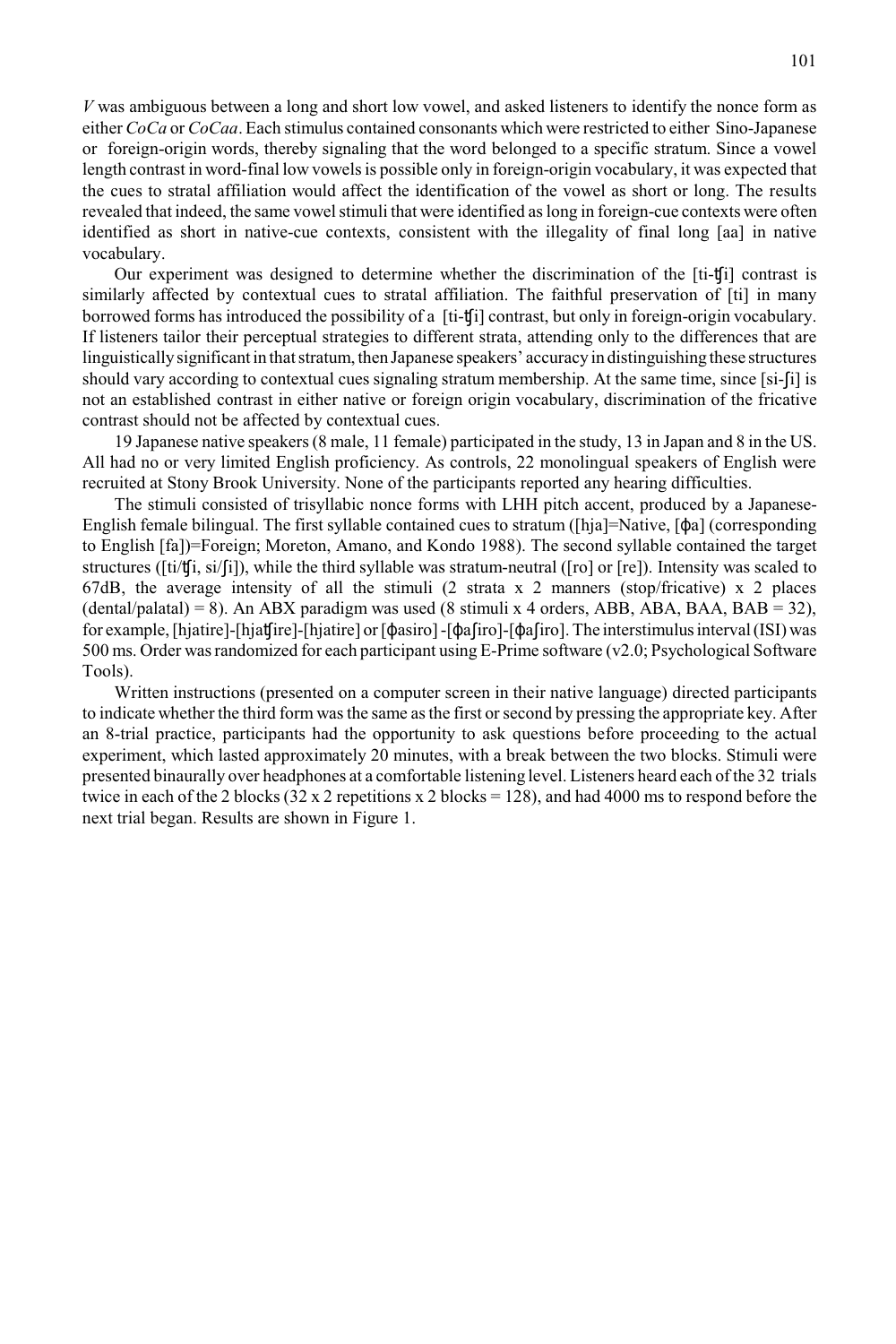#### **Figure 1. Discrimination accuracy by stratal context**



If the stratum effect on identification of ambiguous stimuli revealed in the Moreton and Amano study extended to the discrimination of sound differences, we would have expected that when the context marked the words as foreign-origin, the Japanese speakers should more accurately discriminate [ti] vs. [t[i], since it is only in foreign-origin words that such a contrast is possible. For each language group, a repeated measure ANOVA was performed with Stratum (Native vs. Foreign) and Manner (Fricative vs. Stop) as within-subject factors.

As Figure 1 illustrates, the Japanese speakers' discrimination of the [ti-t[i] contrast was not affected by stratal cues: discrimination of this contrast was equally good in both stratal contexts, suggesting that this contrast has become established in their perceptual system. The results also show that Japanese speakers performed significantly better in discriminating  $[ti-tj]$  than [si-[i], regardless of stratum (F (1,18)  $=$  33.34, p=.00). The asymmetry in the Japanese speakers' discrimination of [ti-t[i] vs. [si-[i] is not surprising, given the fact that [si] appears only in unassimilated foreign words.<sup>3</sup> The surprising result, however, is that English speakers also showed significantly better discrimination of [ti-t[i] than of [si-[i], as confirmed by a significant main effect of Manner  $(F(1,21)=15.88, p=.001)$  and no significant interaction of Manner with Stratum. This asymmetry appears even though both contrasts are well established in English.<sup>4</sup>

The English speakers' relatively poorer performance in discriminating [si-[i] than [ti-t[i] supports the hypothesis that the latter contrast is inherently easier to perceive. This suggests a scenario in which the ranking \*[SI] >> \*[TI] emerges quite naturally. We can assume that the Sino-Japanese grammar imposed

<sup>&</sup>lt;sup>3</sup>We are indebted to Yu Tanaka for pointing out a possible explanation for the lack of a stratum effect: that these forms may actually not have sounded native to Japanese speakers, because initial [hja] is rare in Japanese and is always followed by either [k] or [pp].

<sup>&</sup>lt;sup>4</sup>To determine whether this could have been an effect of the speaker, we carried out a followup experiment in which English speakers both discriminated and provided goodness ratings for the  $[t_i, t_j]$ ,  $[t_i, s_i]$ ,  $[t_i]$  tokens of the bilingual Japanese-English bilingual from the ABX experiment and the same tokens produced by a monolingual English speaker. All four structures were accurately discriminated by the English speakers, and while the bilingual speaker's  $\lceil \frac{n}{2} \rceil$  was rated significantly lower than the monolingual speaker's  $\lceil \frac{n}{2} \rceil$ , her  $\lceil \frac{n}{2} \rceil$  was also rated significantly lower than the monolingual speaker's [t[i]. Thus no correlation between goodness rating and discriminability was found across the stops and fricatives.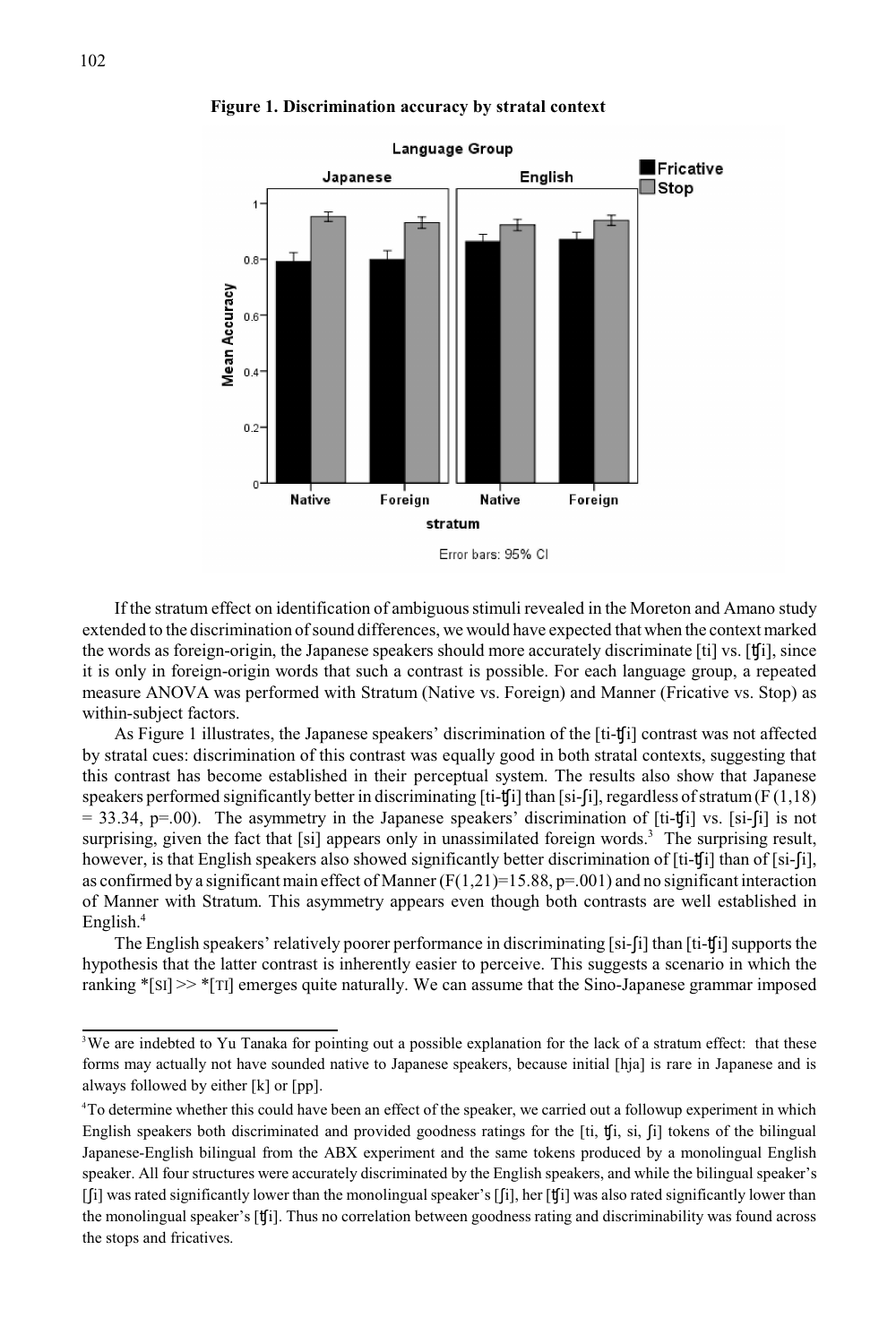no relative ranking between the two markedness constraints, both of which dominated the relevant faithfulness constraints. With exposure to foreign structures, the distinction between foreign [ti] and Japanese [ti] was perceived relatively early, motivating demotion of  $\Gamma$ [TI], while the perceptual assimilation of English [si] to Japanese [i] persisted. This view is consistent with the findings of Li, Munson, Edwards, Yoneyama, and Hall (2011) that Japanese listeners exposed to fricative stimuli were likely to assimilate "ambiguous or intermediate speech sounds" to the <sh> category, in contrast to English speakers, who assigned these sounds to the  $\leq$  category. This is also consistent with the model proposed by Crawford (2009), who points out that even if the initial adapter produces a foreign structure faithfully, this pronunciation may be misperceived by members of the community in the process of transmission. We argued that such misperception is more likely in the case of [si] than [ti], and that with increasing exposure to foreign forms, this asymmetry led listeners to demote one markedness constraint while leaving the other undominated.

#### *2.3. Extensions of the perceptual asymmetry account: Jamaican Creole*

Another case of differential difficulty comes from Jamaican Creole, which embodies distinct speech registers associated with specific phonological restrictions:

(3) Jamaican Creole registers: 'that stick' (Meade 2001, Itô & Mester 2001)

| acrolect: | [ðat stik] |
|-----------|------------|
| mesolect: | [dat stik] |
| basilect: | [dat tik]  |

Meade (2001) identifies an implicational relationship between the two structures that are part of the acrolect but not the basilect: "a speaker whose language competence allows her to regularly produce dental fricatives in a particular context can be assumed to also regularly produce /s/-stop clusters in equivalent contexts (Meade 2001: 46). This asymmetry can be described by means of the ranking  $\{|\delta| \gg \frac{*}{s}|\}$  in the cophonology associated with the mesolect (Meade 2001, Itô & Mester 2001).

An account of this ranking in terms of the greater salience of the [stV]-[tV] contrast vs. the [ð]-[d] contrast seems eminently reasonable. Sibilants are among the most salient sounds of language, so the presence vs. absence of [s] should be easily discriminable. In contrast, the [ð]-[d] contrast is quite subtle; (Polka, Colantonio, & Sundara 2001) showed that both Francophone and Anglophone children of 6-8 months and 10-12 months showed relatively poor discrimination of this contrast, and Moroson and Jamieson (1989) showed that after training, adult Canadian Francophones who became relatively successful in distinguishing  $[\theta]-[\delta]$  were still unable to consistently distinguish  $[\delta]-[d]$ . Thus, we can assume that the mesolect ranking  $|\delta| \gg |S|$  arose naturally as speakers of a language that lacked both structures were exposed to both but initially perceived violations only of \*[sT].

#### **3. F>>F: Choice of repair**

#### *3.1. Consonant change vs. vowel change*

We turn now to the question of why, when [ti], [si] were adapted to legal Japanese sequences, this adaptation took the shape of change in the consonant rather than change in the vowel. All non-foreign words (Yamato, Sino-Japanese, and Mimetic) in Japanese conform to strict restrictions on the distribution of coronal consonants: dental consonants  $[t, d, s, z]$  may not occur before [i], while palatal consonants  $[t, t]$ ,  $\sigma$ ,  $[$ ,  $\sigma$ ] may not occur before [e]. In addition to the markedness constraints \*[SI], \*[TI], Itô & Mester (1995) propose a constraint \*[ÈE] banning palatals before mid front vowels. Two obvious strategies exist for adapting foreign sequences that violate these constraints: changing the consonant (palatalization before [i], depalatalization before [e]) or changing the vowel (lowering of [i] after a non-palatal consonant, raising of [e] after a palatal consonant). Both types of repair are actually attested in established loans: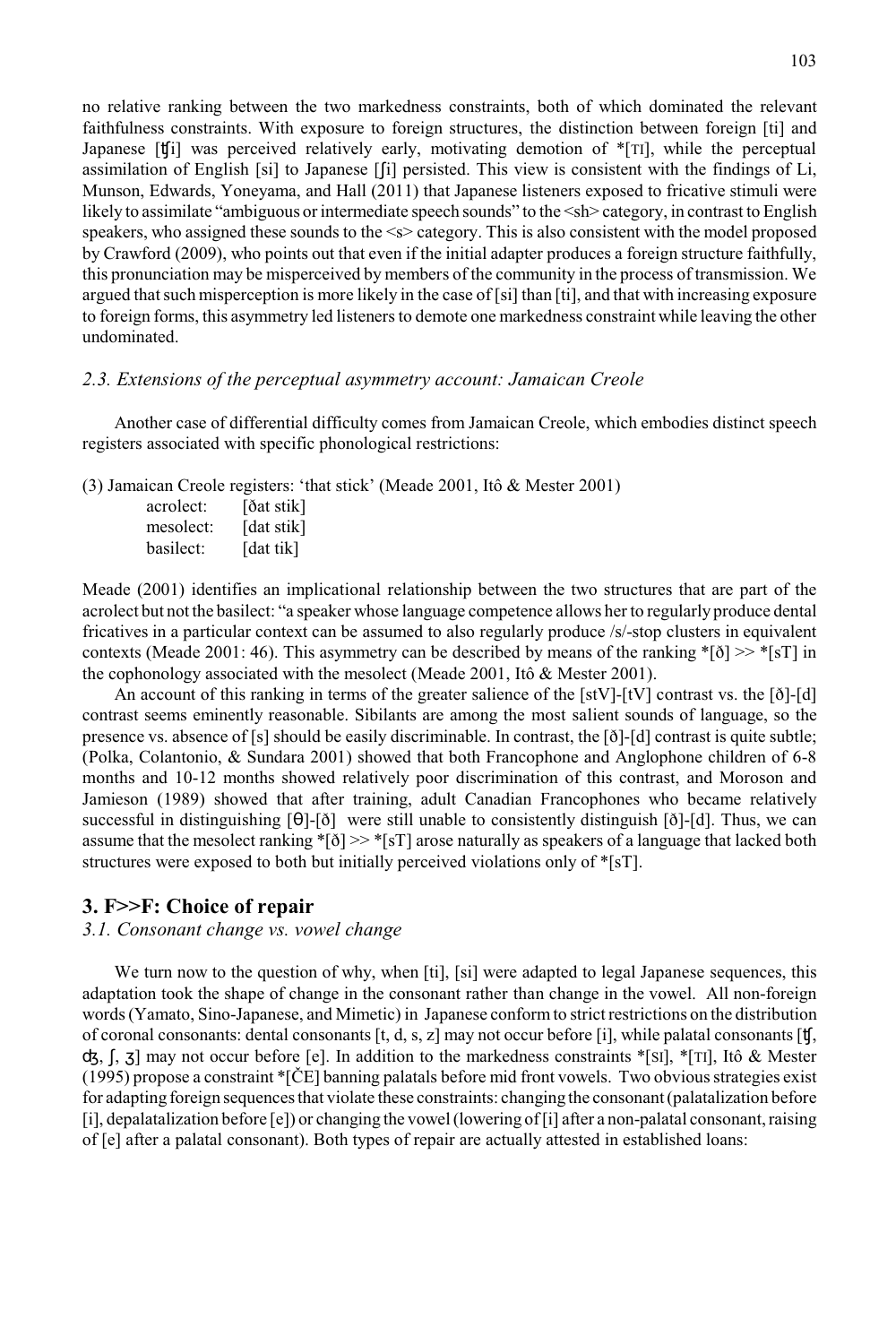a. C-[i], palatalization of C

[t[iimu] 'team'; [dʒiremma] 'dilemma'; [[inema] 'cinema'

- b. C-[i], lowering of V
- [te[[u] 'tissue'; [deck]itaru] 'digital'
- c. C-[e], depalatalization of C

[sero] 'cello'; [zene-suto] 'general strike'; [sepaado] 'shepherd (dog)'

d. C-[e], raising of V

[t[ikki] 'check'( ~ more common [t[ekki, t[ekku], Crawford 2009: 72)

However, as Crawford (2009) establishes, a change in vowel height is exceedingly rare, while a change in consonant place (palatalization or depalatalization) is the norm for both Ci and Ce sequences.

The tendency to palatalize a consonant before [i] is not surprising, given that the native vocabulary contains productive alternations such as  $[kat-anai]/[kat-jati], [kas-anai]/[ka-jati]$  (as illustrated in (1) above). The native language data therefore motivate a ranking of faithfulness constraints which favors maintenance of vowel features over maintenance of consonant place. Crawford accounts for the possibility of variability in loanwords as opposed to the consistency of native patterns by assuming (following much earlier research in loan adaptation) a set of loan-specific output-output faithfulness constraints which compare loanword outputs to the foreign form. These constraints may be ranked independently of the input-output faithfulness constraints that govern native vocabulary. If we allow the possibility of loanspecific faithfulness constraints, the appeal to the native language ranking of general input-output faithfulness constraints is not a sufficient explanation for the preference for C change over V change, since the loan-specific constraints could in principle be ranked independently of the general constraints. The evidence for the ranking of the loan-specific constraints could come only from the loanword data, returning us to the problem of why the original adapters would have chosen this ranking. The learnability problem disappears, however, if there is reason to believe that IDENT-V>>IDENT-Crepresents a default ranking of faithfulness constraints of any type. Precisely this claim is made by Kenstowicz (2007), who concludes from an investigation of both Fijian and Japanese loanword adaptation that "In the present context where palatalization of /t/ is the universally preferred solution to a prohibition against \*[ti] (change the consonant, not the vowel), we must infer that the change of /ti/ to  $[\mathbf{t}[i]$  is less noticeable than the change of /ti/ to [te]. This implies that the stimulus pair [ti]-[±i] should be judged more similar than [ti]-[te]...Hence, we infer the fixed ranking: Ident-[pal]V/t<sup>y</sup> >> Ident-[pal] C/ i" (Kenstowicz 2007: 332).

#### *3.2. Experiment Two: Perceptibility of repairs*

We carried out an experiment designed to test the hypothesis that palatalization of the consonant in a [ti] or [si] sequences creates a smaller perceptual change than lowering of the vowel. The participants were the same 19 Japanese native speakers and 22 English speakers who participated in the first experiment and the stimuli were produced by the same Japanese-English bilingual speaker. The stimuli consisted of trisyllabic nonce forms with LHH pitch accent. The target sequences ( $\left[ti/tj/te\right]$  or  $\left[si/fj/e\right]$ occurred in the initial syllable and were followed by two filler syllables ([make/mike/moke/beki]). The intensity of the stimuli was scaled to 67 dB, the average intensity of all stimuli (3 targets x 2 manners x 4 fillers  $= 24$ ). An ABX paradigm was used (24 stimuli x 4 orders  $= 96$  trials x 2 blocks  $= 192$  trials) with an ISI of 500 ms. The procedure was the same as in the first experiment. Figure 2 shows respondents' accuracy in discriminating [ti/si] vs.  $[\mathbf{t}[i][i]$  (C change); [ti/si] vs. [te/se] (V change); and [ti/si] vs.  $[\mathbf{t}[e][e]]$ (CV change).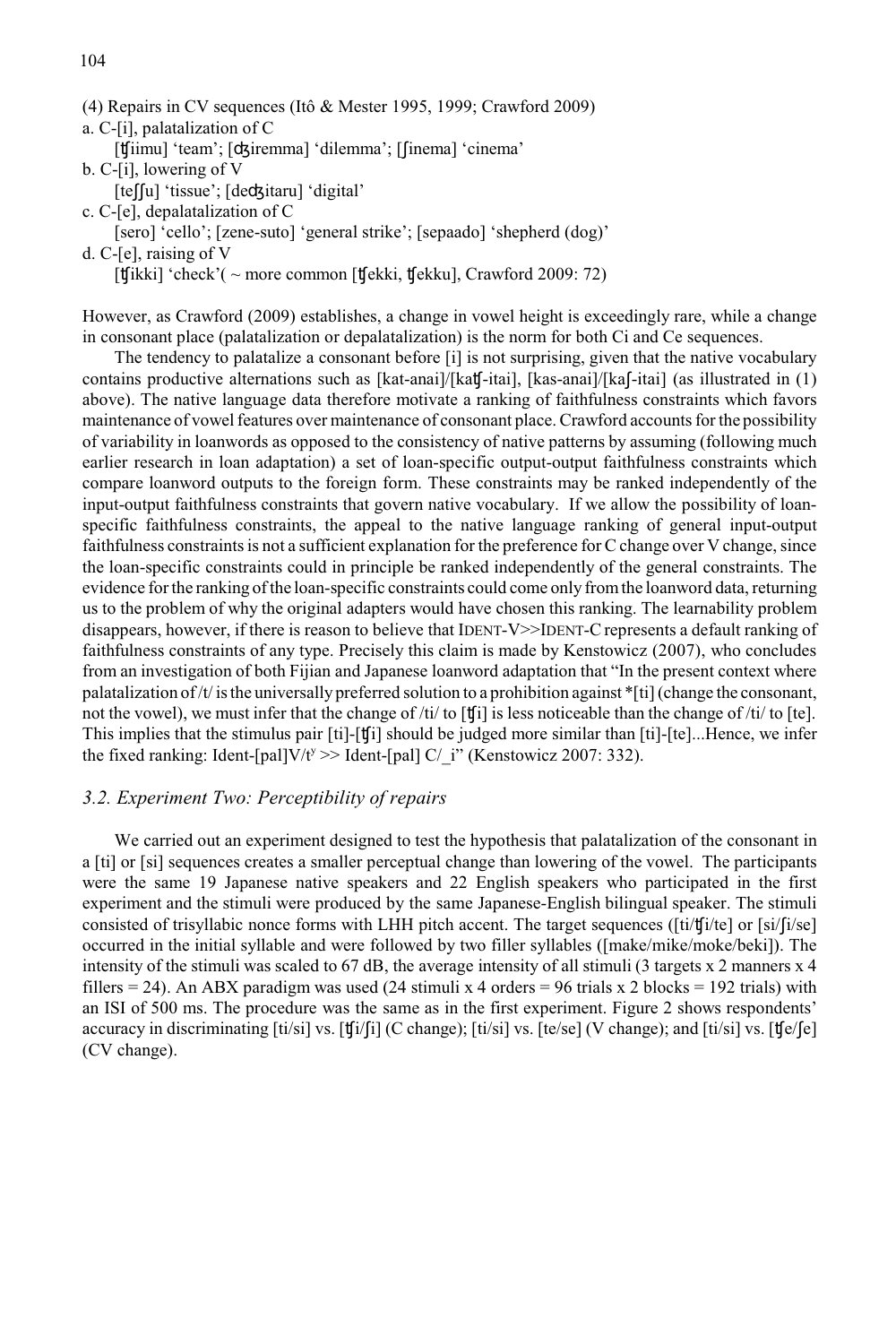#### **Figure 2. Discrimination accuracy by repair type**



Unsurprisingly, discrimination was most accurate for both Japanese and English speakers when both consonant and vowel changed, for both stops and fricatives. The interesting comparison comes in the discriminability of [ti] and [si] with respect to the two single repairs, C change vs. V change. Recall Kenstowicz's (2007) hypothesis concerning perceptual similarity:

(5) Perceptual Similarity Hypothesis (Kenstowicz 2007)

a.  $\Delta[\text{ti}]-[\text{t}j] < \Delta[\text{ti}]-[\text{te}]$ b.  $\Delta$ [si]-[[i] <  $\Delta$ [si]-[se]

We consider first the results involving [ti] stimuli. Contrary to the predictions of the perceptual similarity hypothesis, neither the Japanese nor the English speakers showed a significant difference in their ability to discriminate [ti-±i] vs.[ti-te]. Thus, these results did not support the claim that adapters choose the C change over the V change because the C change is inherently less perceptually salient, regardless of native language.

The English speakers' responses to [si] stimuli are also not consistent with the perceptual similarity claim, as the English speakers discriminated both sets equally well. However, the Japanese speakers showed a different pattern, discriminating [si-se] significantly more accurately than [si-[i] ( $p=.001$ ). These results are as predicted by Kenstowicz's (2007) hypothesis that C change is less perceptually salient than V change. However, this is the only one of the four comparisons that is consistent with the predictions of this hypothesis.

We assume that the asymmetry in the discrimination of [si]-[j] vs. [si]-[se] reflects the facts of the native language. In Japanese, the difference between [s] and [f] is never contrastive; listeners can predict the place of a coronal fricative based entirely on the vocalic context. The [i]-[e] contrast, however, is linguistically significant in a wide range of consonantal contexts, and therefore it makes sense that Japanese speakers would attend more strongly to the vocalic difference.

The fact that the Japanese speakers did equally well in discriminating  $[t_i-t_j]$  and  $[t_i-t_e]$  is also consistent with the facts of the native language: the importation of [ti] means that the identity of a coronal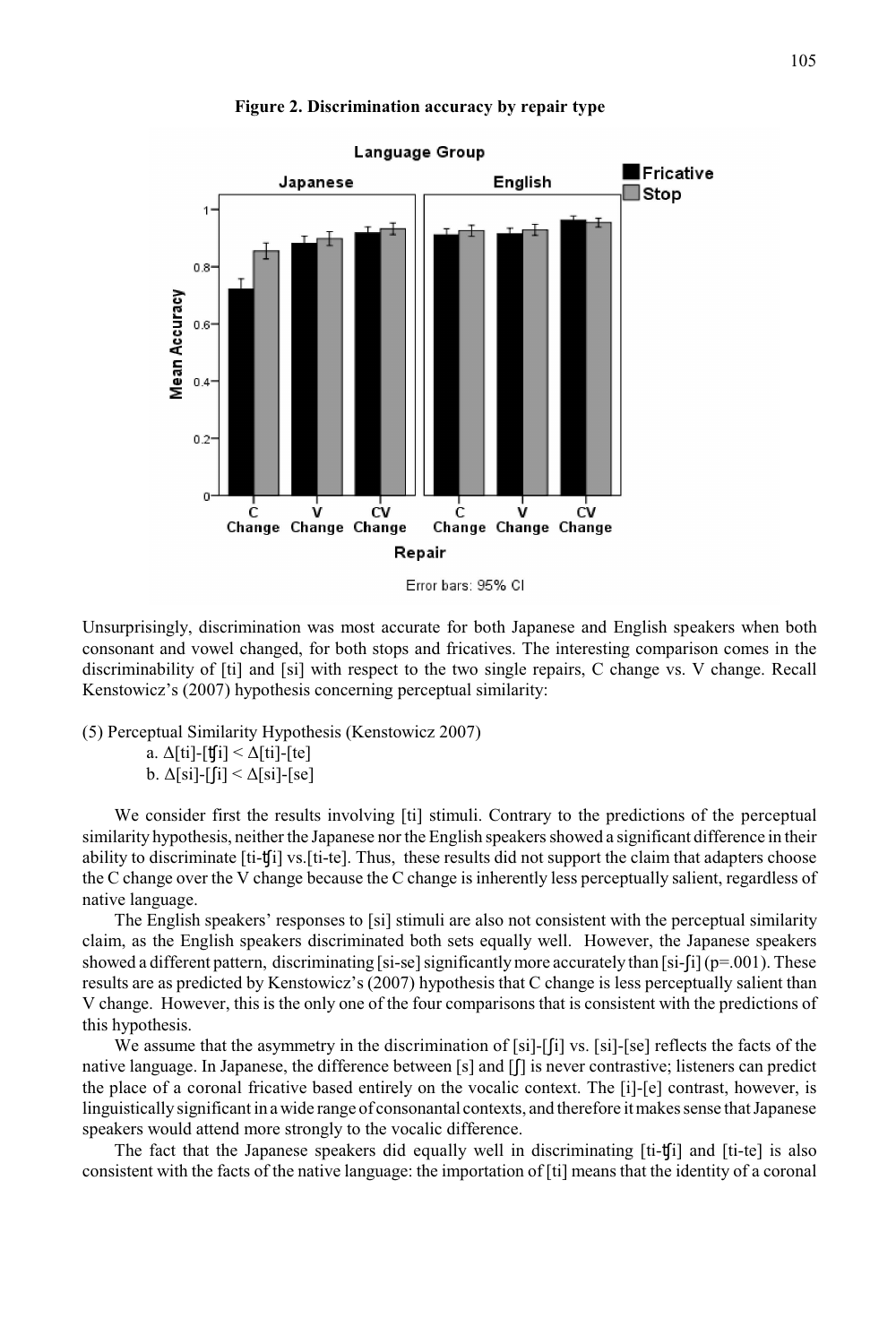stop can no longer be predicted from the vocalic context. Thus, Japanese speakers seem to do better at discriminating contrasts that are critical to lexical retrieval.<sup>5</sup>

We conclude, then, that the ranking IDENT-V  $\gg$  IDENT-C, required to describe the overwhelming Japanese preference for changing the palatality of the consonant, reflects the influence of the native language rather than a ranking projected by a universal P-map.

#### *3.3. Cross-linguistic choice of repair*

If the Japanese preference for C change over V change to repair illegal CV sequences does not represent a universal preference, we should expect languages to have the option of satisfying native CV restrictions like those of Japanese by changing the vowel rather than the consonant. Indeed, the Niger-Congo language Nupe appears to avail itself of the vowel change option. In Nupe, dental consonants [s, z, t<sup>s</sup>, d<sup>z</sup>] are banned before front vowels ([i, e,  $\epsilon$ ], while their palatal counterparts [[, 3,t[,d3] occur only before front vowels (and [a], which may be preceded by either type of coronal). Hyman (1970a,b) reports that words borrowed into Nupe from Yoruba and Hausa are altered to satisfy the CV place restrictions. However, Hyman's loanword data show a pattern that differs from the Japanese loanword repair strategy; while an original dental consonant is palatalized before [i], a vowel is fronted following an original palatal consonant:

(6) Japanese vs. Nupe repairs

a. Japanese C change:  $[si] > [i]$  (*seafood* > [[ifuudo]) C change:  $\lceil \lceil e \rceil$  >  $\lceil se \rceil$  (*shepherd* >  $\lceil sepaado \rceil$ ) b. Nupe C change:  $[si] > |[i]$  (Yoruba  $[sisi] > |[ii]$  'sixpence') V change:  $\lceil \lceil u \rceil \geq \lceil \lceil i \rceil$  (Hausa  $\lceil \lceil \lceil \frac{u}{\rceil} \rceil \leq \lceil \lceil \frac{u}{\rceil} \rceil$  'leader')  $[$ d $\frac{dy}{dx}$  >  $[$ d $\frac{dy}{dx}]$  (Hausa  $[$ d $\frac{dy}{dx}]$   $\geq$   $[$ d $\frac{dy}{dx}]$  'Friday')

In his discussion of the vowel change repair in Nupe, Hyman proposes an explanation based in perception: "one must ask why the consonant remained as in Hausa with the vowel altered, rather than the vowel remaining with the consonant altered...It must mean that the palatalization of the initial sound has caused the Nupe speaker to perceive the vowel [u] as [i], the corresponding front vowel that would make palatalization possible" (Hyman 1970a: 30).

We must then ask why Japanese speakers do not exhibit the same misperception as Nupe speakers, rendering 'shepherd' as [ipaado]. One difference between the cases involves the features of the triggering vowels, but this seems unlikely since in the Nupe case the vowel changes two features, backness and roundness, while a similar change in Japanese would involve only a single change, in vowel height. Another possible explanation lies in the morphological systems of the two languages. In Japanese, the existence of obstruent-final roots such as /kat/, /kas/ which take a range of vowel-initial suffixes means that the dental-palatal relationship is supported both by distribution (static constraints over the lexicon) and by alternations, in which a single morpheme appears with a dental in one context and a palatal in another context. Nupe, in contrast, seems to be built on a system of vowel-final roots, so that context in which obstruents appear is generally constant, lacking opportunities for dental-palatal alternations.

Another candidate for a case in which the segmental affiliation of a palatal feature is misinterpreted comes from the adaptation of French [Cy] sequences by speakers of Russian. Russian speakers, whose native language lacks front rounded vowels, typically adapt French [Cy] sequences as  $[C<sup>u</sup>]$ , retaining the

<sup>&</sup>lt;sup>5</sup>The alert reader will be asking why the English speakers did not show here the same asymmetric discrimination of [ti-t[i] vs. [si-[i] that emerged in the first experiment. We hypothesize that this is due to a difference in difficulty caused by different experimental conditions. In experiment two, the relevant contrasts appeared in word-initial position, while in the first experiment, the contrast appeared in medial position and followed a syllable that would have been unfamiliar to English speakers ([hja] or  $[\phi_a]$ ). The greater difficulty of the task in the first experiment therefore uncovered a difference in discriminability that did not emerge in the first experiment, where participants were operating at ceiling.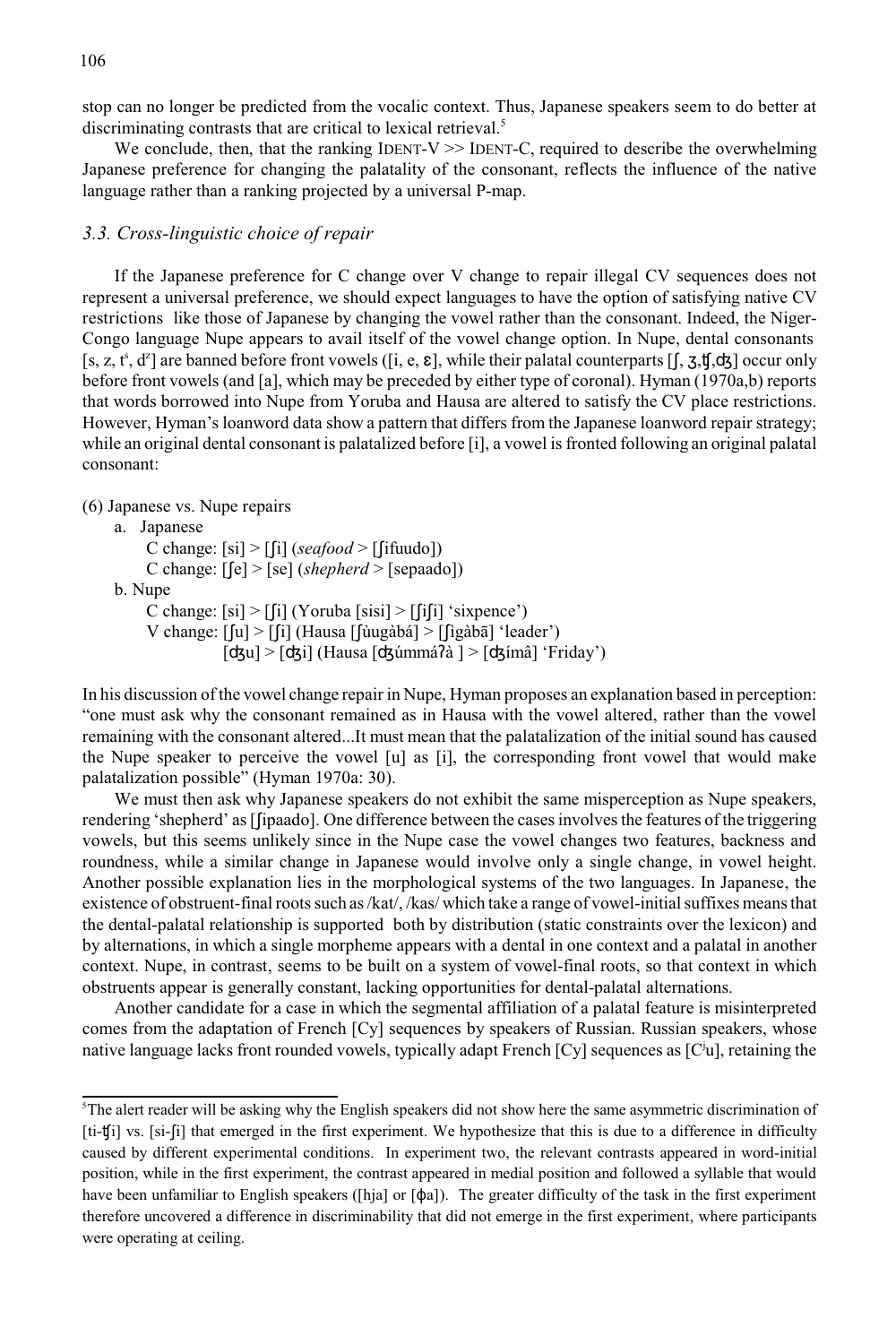rounding of the vowel but preserving its frontness as palatalization on the consonant (Paradis & Thibeault 2004, Paradis 2006, Padgett 2010). In this case, both consonant and vowel undergo changes in palatality. Systematic cross-linguistic investigation is warranted to determine the extent to which palatal features are preserved in loanword adaptation and the various strategies employed in this preservation.

#### **4. Conclusion**

Our goal in this paper was to determine the source of the constraint rankings required to account for loanword adaptation patterns. The relatively early preservation of [ti] alongside the persistent nativization of [si] to [i] can be described by a ranking of the constraint banning [si] above the constraint banning [ti]. But since the evidence for this ranking comes exclusively from the loanwords, it was not clear why it should either have been present in the native grammar or have emerged in initial stages of language contact. We argued that the source of this ranking lies in perceptual asymmetry: Japanese speakers were able early on to perceive the foreign structure [ti] as distinct from the corresponding native structure [t[i], and therefore were motivated to demote \*[TI], while the foreign structure [si] was much more likely to be misperceived as native  $[f_1]$ . The greater discriminability of the  $[t_i-t_j]$  vs. the  $[s_i-t_j]$  contrast was argued to be independent of the native language, reflecting differences in the inherent robustness of the acoustic cues to the contrasts. We also considered the preference for repairing illegal CV sequences by means of consonant change rather than vowel change. For this pattern we rejected a perceptually based approach, arguing that the faithfulness ranking IDENT-V $\gg$ IDENT-C is rooted in the grammar of Japanese.

Numerous problems in the adaptation patterns of Japanese remain to be explained–for example, the role of voicing in both differential importation and differential repair. Crawford (2009) reports that [ti] and [di] show somewhat different histories, with the preservation of [di] becoming predominant somewhat earlier than the preservation of [ti]. This asymmetry has no obvious explanation in terms of perceptual asymmetry. Another puzzle involves affrication of dental stops before the high back vowel. In native vocabulary, [t] becomes [t<sup>8</sup>] before [u], while [d] becomes [d<sup>2</sup>] in initial or postnasal positions and [z] intervocalically (/tuki/ > [t uki] 'moon'; /kaNduki/ > [kaNd uki] 'cold month'; /mikaduki/ > [mikazuki] 'increasing moon'; Shinohara 2004). The affrication of [t] in [tu] sequences appears to be quite persistent, even though the contrast between [tu] and [tsu] would seem to be salient (Junko Itô, personal communication). Furthermore, Shinohara (2004) points out that [tu] and [du] sequences commonly undergo different repairs in loanword adaptation. In older loanwords, [tu] sequences are repaired by affrication of the consonant (*Toulouse* > [t<sup>\*</sup>uuruuzu]; *two-piece (bathing suit)* > [t<sup>\*</sup>uupiisu]), while [du] is repaired by lowering of the vowel (*Pompidou* > [poNpidoo]), a pattern that she analyzes by means of the ranking  $\text{*}[DZ] \geq \text{IDENT}$ -[high]  $\geq \text{*}[TS]$ . The question of how speakers arrived at just this ranking, given access only to data from the native and the foreign languages, is another of the intriguing puzzles posed by loanword phonology.

#### **References**

Arakawa, Sobe. (1977). *Gairaigo Jiten [Loanword Dictionary]*. Tokyo: Kadokawa Shoten.

- Bateman, Nicoleta. (2011). On the typology of palatalization. *Language and Linguistics Compass, 5/8*, 588-602.
- Broselow, Ellen. (2009). Stress adaptation in loanword phonology: perception and learnability. In Paul Boersma & Silke Hamann (Eds.), *Phonology in Perception* (pp. 191-234). Berlin: Mouton de Gruyter.
- Crawford, Clifford. (2007). The role of loanword diffusion in changing adaptation patterns: a study of coronal stops in Japanese borrowings. *Working Papers of the Cornell Phonetics Laboratory*, 16, 32-56.
- Crawford, Clifford. (2008). An evolutionary account of loanword-induced sound change in Japanese. *U. Penn Working Papers in Linguistics, 10*, 1-14.
- Crawford, Clifford. (2009). *Adaptation and Transmission in Japanese Loanword Phonology.* Ph.D, Cornell University.
- Escudero, Paola. (2005). *Linguistic Perception and Second Language Acquisition: Explaining the Acquisition of Optimal Phonological Categorization.* Utrecht University. LOT Dissertation Series 113.
- Flege, James. (1987). The production of "new" and "similar" phones in a foreign language: evidence for the effect of equivalence classification. *Journal of Phonetics, 15*, 47-65.
- Hyman, Larry. (1970a). How concrete is phonology? *Language, 46*, 58-76.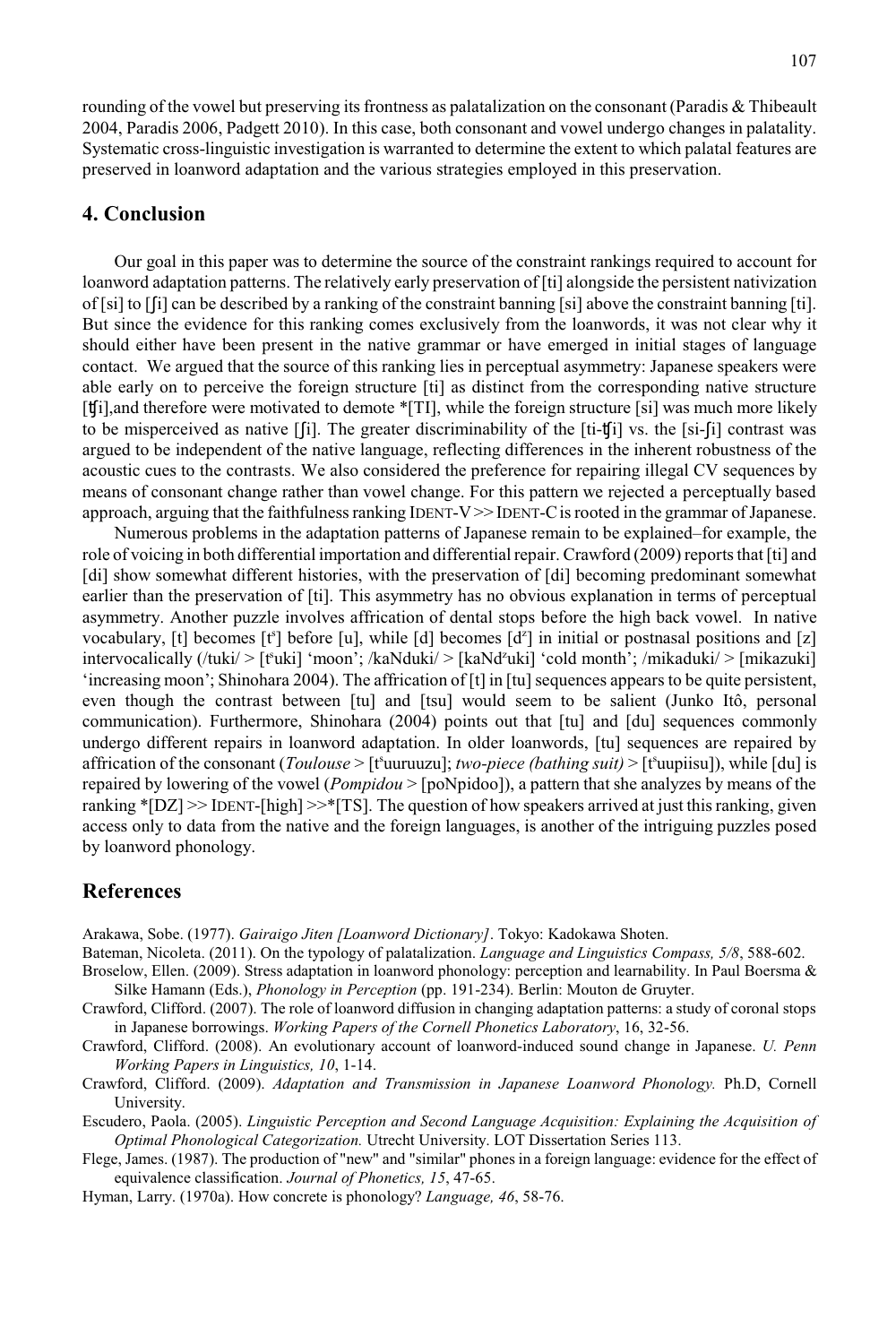- Hyman, Larry. (1970b). The role of borrowing in the justification of phonological grammars. *Studies in African Linguistics, 1*, 1-48.
- Itô, Junko, & Mester, Armin. (1995). Japanese phonology. In John A. Goldsmith (Ed.), *The Handbook of Phonological Theory* (pp. 817-838). Cambridge, MA: Blackwell Publishers Ltd.
- Itô, Junko, & Mester, Armin. (1997). Correspondence and compositionality: the Ga-gyô variation in Japanese phonology. In Iggy Roca (Ed.), *Derivations and Constraints in Phonology* (pp. 419-462). Oxford: Oxford University Press.
- Itô, Junko, & Mester, Armin. (1999). The phonological lexicon. In Natsuko Tsujimura (Ed.), *The Handbook of Japanese Linguistics* (pp. 62-100). Malden, MA: Blackwell Publishers Ltd.
- Itô, Junko, & Mester, Armin. (2001). Covert generalizations in Optimality Theory: the role of stratal faithfulness constraints. *Studies in Phonetics, Phonology and Morphology, 7*, 273-299.
- Kang, Yoonjung. (2011). Loanword phonology. In Marc van Oostendorp, Colin Ewen, Elizabeth Hume & Keren Rice (Eds.), *Companion to Phonology* (Vol. IV, pp. 2258-2282). West Sussex, United Kingdom: Blackwell Publishing Ltd.
- Kenstowicz, Michael. (2007). Salience and similarity in loanword adaptation: a case study from Fijian. *Language Sciences, 29*, 316-340.
- Li, Fangfang, Edwards, Jan, & Beckman, Mary. (2007). *Spectral measures for sibilant fricativesw of English, Japanese, and Mandarin Chinese.* Paper presented at the The XVIth International Congress of Phonetic Sciences, Saarbruecken Germany.
- Li, Fangfang, Munson, Benjamin, Edwards, Jan, Yoneyama, Kiyoko, & Hall, Kathleen. (2011). Language specificity in the perception of voiceless sibilant fricatives in Japanese and English: implications for cross-language differences in speech-sound development. *Journal of Acoustic Society of America, 129*(2), 999-1011.

Meade, Rocky. (2001). *Acquisition of Jamaican Creole*. LOT Dissertations 41. Delft: De Systeem Drukkers.

- Moreton, Elliott, & Amano, Shigeaki. (1999). Phonotactics in the perception of Japanese vowel length: evidence for long-distance dependencies. *Proceedings of the 6th European Conference on Speech Communication and Technology, 99*, 2679-2682.
- Moreton, Elliott, Amano, Shigeaki, & Kondo, Tadahisa. (1998). Statistical phonotactics of Japanese: transitional probabilities within the word. *Transaction of the Technical Committee on Psychological and Physiological Acoustics, H-98-120; Transaction of the Technical Committee on Musical Acoustics, MA-98-46*, Acoustical Society of Japan, 63-70.
- Morosan, David E. & Jamieson, Donald G. (1989). Evaluation of a technique for training new speech contrasts: generalization across voices, but not word-position or task*. Journal of Speech and Hearing Research, 32,* 501- 511.
- Padgett, Jaye. (2010). Russian /Cju/ and "perceptual" vs. "phonological" theory of borrowing: a reply to Paradis (and Thibeault). *Lingua, 120*, 1233-1239.
- Paradis, Carole. (2006). The unnatural /Cju/ (<foreign /Cy/> sequences in Russian loanwords: a problem for the perceptual view. *Special Issues on Loanword Phonology, Lingua, 16*, 976-995.
- Paradis, Carole, & Thibeault, Mélanie. (2004). L'adaptation de la voyelle /y/ en /ju/ dans les emprunts en russe: un cas de palatalisation, non de biphonémicité. *Revue Canadienne de Linguistique, 49*(2), 175-222.
- Polka, Linda, Colantonio, Connie, & Sundara, Megha. (2001). A cross-language comparison of /d/ /ð/ perception: Evidence for a new developmental pattern. *Journal of the Acoustical Society of America, 109 (5)*, 2190-2201.
- Shaw, Jason. (2007). /ti/-/tSi/ contrast preservation in Japanese loans parasitic on segmental cues to prosodic structure. *ICPhS XVI*, 1365-1368.
- Shaw, Jason, & Balusu, Rahul. (2010). Language contact and phonological contrast: the case of coronal affricates in Japanese loans. In Muriel Norde, Bob de Jonge & Cornelius Hasselblatt (Eds.), *Language Contact: New Perspectives* (pp. 155-180). Amsterdam/Philadelphia: John Benjamins.
- Shinohara, Shigeko. (2004). Emergence of universal grammar in foreign word adaptations. In René Kager, Joe Pater & Wim Zonneveld (Eds.), *Constraints in Phonological Acquisition* (pp. 292-320). Cambridge: Cambridge University Press.
- Steriade, Donca. (2001). Directional asymmetries in place assimilation: a perceptual account. In Elizabeth Hume & Keith Johnson (Eds.), *The Role of Speech Perception in Phonology* (pp. 219-250). San Diego: Academic Press.
- Steriade, Donca. (2009). The phonology of perceptibility effects: The P-map and its consequences for constraint organization. In Kristin Hanson & Sharon Inkelas (Eds.), *The Nature of the Word* (pp. 151-179). Cambridge: MIT Press.